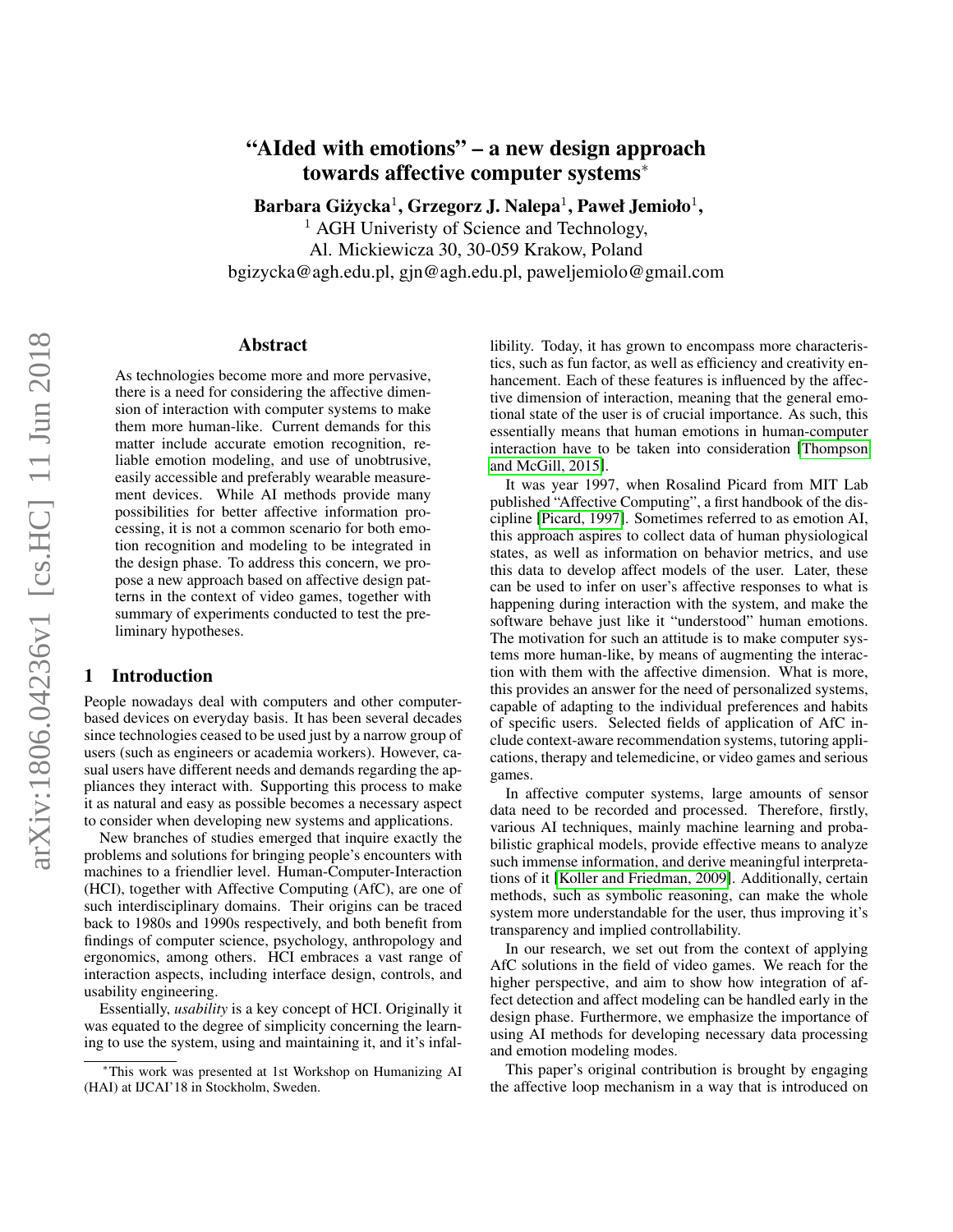the design level. To ensure dynamic human-computer interaction that takes emotional dimension into the account, we suggest a design proposition based on affective game design patterns. We argue that physiological reaction patterns, corresponding to emotional responses of the person, can be identified and correlated with the affective design patterns [Giżycka and Nalepa, 2018]. Notably, we presume that the mode of affectively meaningful human-computer interaction can be conducted with use of unobtrusive, wearable sensory devices [\[Nalepa](#page-5-3) *et al.*, 2018].

All things considered, we propose a new approach to designing affective video games, which enables integration of emotion detection and emotion modeling. We believe that it is important and novel that our design concept allows for these aspects to meet already in the design phase. At the same time, we enunciate the benefits of using AI methods in both of the distinguished processes. An account that we suggest is grounded in the notion of affective loop, which in our proposal is realized by two components: affective game design patterns, and affective physiological reaction patterns of the player. We satisfy the current demand for ubiquitousness of the AfC hardware by focusing on wearable sensors.

The rest of the paper is organized as follows. In Sect. [2](#page-1-0) we explain how the affective loop is realized in video games, which is our research ground of choice. Sect. [3](#page-1-1) provides a deeper insight into the cornerstone of our suggested approach – the affective game design patterns. Next, in Sect. [4,](#page-2-0) a description of the experiments conducted for verification of our hypotheses so far is presented. The paper is concluded with an overview of selected related studies in Sect. [5,](#page-3-0) and also conclusions and future research directions in Sect. [6.](#page-4-1)

## <span id="page-1-0"></span>2 Affective Loop and Games

One could say that affective gaming is a Holy Grail of affective computing. This is because it realizes the *affective loop* [Höök, 2008] in the most clear and apparent way. The affective game engine reacts in real-time to the player's (affective) input, by detecting relevant data, interpreting it, and generating response by means of modifying various game parameters. This, in turn, creates new circumstances for the player, to which new emotional reactions may appear, and the loop continues. The changes considered may appear on the level of mechanics, but also of dynamics and even aesthetics [\[Hunicke](#page-4-3) *et al.*, 2004]. Bringing affective dimension into games elevates the desired designer's intentions – be it player's satisfaction or educational or therapeutic impact.

In comparison to other software, games by their nature are an extremely interactive medium. It is common for them to engage in a specific type of communication with the player. This kind of interplay is often evaluated in terms of *immersiveness*, which refers to the perceived engagement in the challenge that the player willingly takes [\[Suits, 2005\]](#page-5-4). Usually it is directly connected to the notion of flow [\[Csikszent](#page-4-4)[mihalyi, 1990\]](#page-4-4), a state where the person stays focused on the performed task while also feeling enjoyed and motivated. This is precisely what is addressed by the affective loop.

Affective loop [Höök, 2008], although being a novel and innovative idea as it is, can use much more improvement. As

<span id="page-1-2"></span>

Figure 1: An exemplary Game Design Pattern template, one of several that we consider in our research

it has been noted before, affects may arise or emerge as a consequence of many different levels of interaction (from mechanics, through dynamics, to aesthetics). Nowadays, emotion detection and modeling can be supported by Artificial Intelligence (AI) methods, which can contribute to better affect recognition and interpretation. This, however, should be considered early in the design phase.

As such, we suggest a new, improved approach to video game and serious game design. Our aim is to create an environment, where NPC affect models and player affect models converge. To sustain recent standards for pervasive and ubiquitous computing, we focus on easily accessible, off-the-shelf wearable sensors, such as wristbands, as affective data acquisition hardware. Moreover, we recognize the importance of carefully conducted design phase in the context of gaming. To achieve this, we propose a design concept based on affective game design patterns.

## <span id="page-1-1"></span>3 Affective Game Design Patterns Framework

Some solutions and mechanics in games tend to reappear in many different games, even across various genres. These include, for example, the action of *Traversing* through the game world or through game levels, *Collecting* some in-game objects (*Pick-ups*), providing the player with *Perfect* (or *Imperfect*) *Information* about game states, *Cooperation* or *Competition* as general playing strategy, and many more. In a framework proposed by [Björk and Holopainen, 2005], such pervasive mechanisms, game design patterns, can be distinguished and used by game developers and researchers alike. Besides having such a collection of patterns to recognize different modes and motifs, the benefit comes also from the patterns forming a hierarchy, and complex net of relationships. The patterns may instantiate or modulate each other, or actually suppress other patterns from appearing (see Figure [1\)](#page-1-2). This way, a better, emergent design of the game can be achieved.

Research in emotion [\[Fontaine](#page-4-6) *et al.*, 2007] suggests that several dimensions characteristic for these states can be distinguished. From the affective computing point of view, a more classic approach, taking into account mostly two as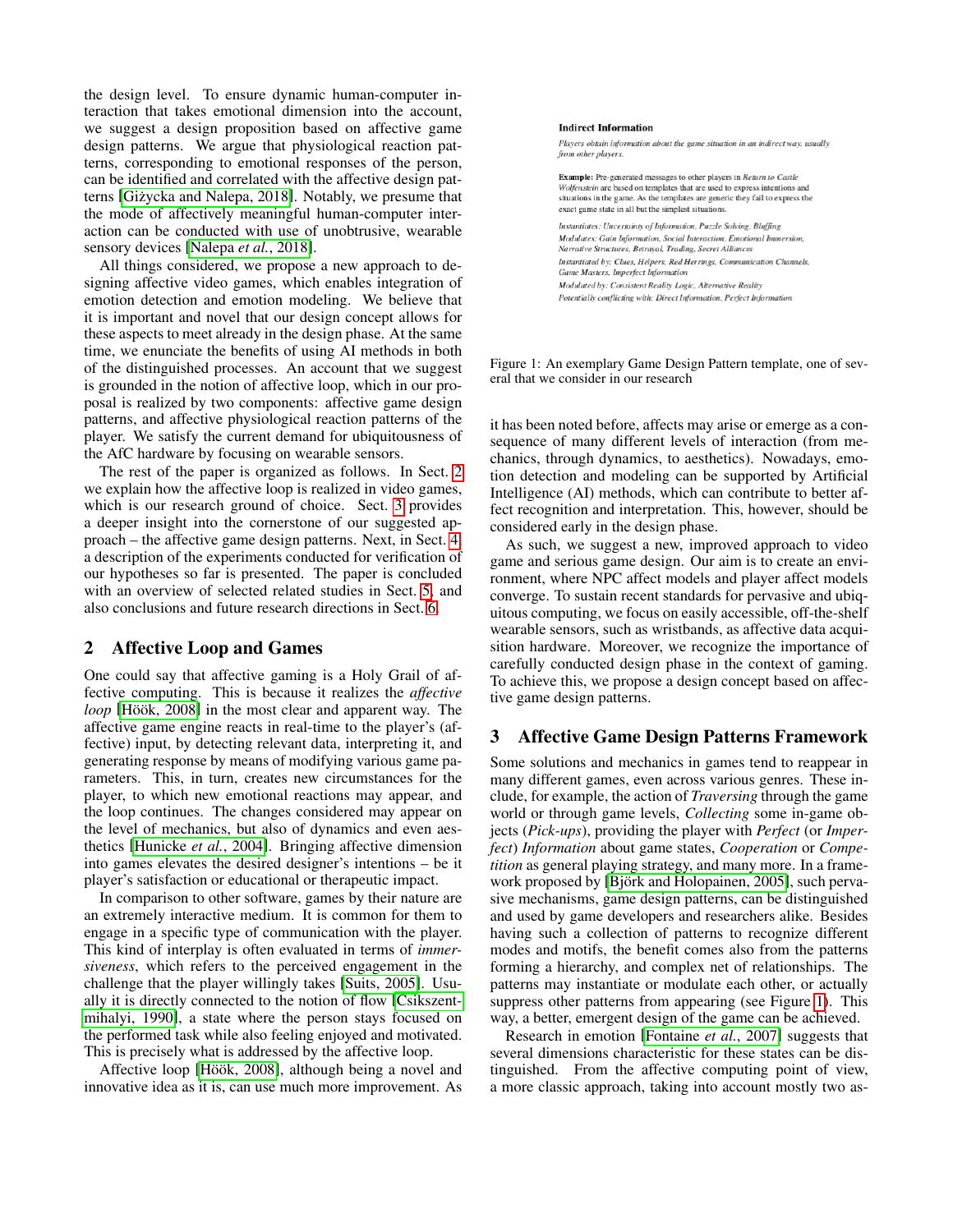pects, is considered to be useful. These qualities are arousal and valence [\[Mauss and Robinson, 2009\]](#page-5-5). Arousal distinguishes the level of activity of a given state and valence is associated with pleasure or lack of it [\[Russell, 1980\]](#page-5-6). Biological connection to these dimensions can be found in reactions related to the Autonomic Nervous System (ANS). Especially, one is able to measure them using wearable devices recording Heart Rate (HR) and Skin Conductance/Galvanic Skin Response (GSR) levels [\[Cacioppo](#page-4-7) *et al.*, 2000].

Our motivation is the belief that some of the game design patterns by their nature evoke emotional reactions of the player's ANS. Similarly to other patterns, affective ones can occur on many different levels of gameplay, from mechanics and control modes to game world aesthetics and the interface. We focus on more basic levels of interaction, and suggest that simple game events caused by including those patterns in game design will meet player's affective response (i. e. stress induced by *Time Limit*, or appearance of *Enemies*). Player's emotion elicitation, in turn, can be observed on the level of physiological signals, including Heart Rate (HR) and Galvanic Skin Response (GSR). By means of correlating the affective game design patterns with the biological reaction patterns, we propose a new approach to game design, which integrates both emotion detection and emotion modeling.

In our proposed framework, the developer has a better understanding of the gaming experience in the design phase, see Figure [2.](#page-2-1) This is enabled by access to information on the affective nature of various game design patterns, supported by physiological emotional reaction patterns displayed by the player. Knowing which game elements are evoking affective responses, and confronting this with how actually the player reacts to these elements, allows for better realization of the affective loop mechanism. Additionally, as the affective loop relies greatly on efficient processing of large amounts of data and providing convincingly responsive game environment, AI methods can provide just that.

<span id="page-2-1"></span>

Figure 2: A hierarchy of affective data gathering levels encompassing all affective game modeling perspectives

We are targeting the Unity game engine as our research ground, although there are other alternatives. We are aiming at supporting game designers by a catalog of game design patterns, with the focus of the affective ones. The cataloger will be semantically annotated using the ontology of patters that we are creating. During the design, a recommendation module will help the designer to select proper patterns, as well as relevant alternatives. Furthermore, we are developing an emotion detection layer, currently using the HR and GSR signals. Based on them, an emotion classification layer will be provided. We are currently evaluating several classification techniques, basing on the work described in [\[Rincon](#page-5-7) *et al.*[, 2016\]](#page-5-7). The emotion interpretation layer will be provided for the game developer to offer basic reasoning about the emotional state of the player. We are aiming to use ontological reasoning [\[Berthelon and Sander, 2013\]](#page-4-8). At this level, it will be possible to connect the symbolic model of emotion of the player with some of the existing models of emotions of NPCs [\[Gonzalez-Sanchez](#page-4-9) *et al.*, 2011] . In order to verify our account, we provide empirical studies in the next section.

## <span id="page-2-0"></span>4 Experiments

The experiments described in this section only evaluate our initial assumptions regarding the emotion detection layer, as well as the gathering of data for the classification layer. Furthermore, we mention two practical game prototypes demonstrating the affective loop.

#### 4.1 Outline of procedure

We prepared an examination consisting eventually of three phases. In the first stage, called Calibration Phase, the participant was presented with affective pictures [\[Marchewka](#page-5-8) *et al.*[, 2014\]](#page-5-8) for a fixed amount of time. The task was based on subjective evaluation of arousal evoked by every picture. Application was generated using PsychoPy Builder interface and then reprocessed in Python language. At the same time, the participant of the study wears devices that record HR and GSR. The goal of this phase was to create physiological patterns in response to the presented stimuli. Their preparation was to allow verification of hypothesis regarding the impact of affective game design patterns, and to allow development of applications with affective loop implemented in the program in the future works of other research [\[Nalepa](#page-5-9) *et al.*, [2017\]](#page-5-9).

Next phase was called Gaming Phase and the subject's task was to play an affective computer game. It was a platform side-scrolling game, designed using affective game design patterns as adapted from another study [\[Nalepa](#page-5-9) *et al.*, 2017] (see Figure [3\)](#page-3-1). The picture shows some of the patterns that we consider to have affective impact: Time Limit (a pie chart depicting time left to complete the level), Indirect Information (time and score being represented using a chart and a description, not explicitly indicated numerically, compare with Figure [1\)](#page-1-2) and Enemies (a Crow on the bottom-left part of the Figure [3\)](#page-3-1).

The whole program was created using GameMaker environment. The main task of the player was to navigate the given space in order to get as many points as possible in a given time. As an impediment, we used traps and opponents which disturbed the participant. Devices measuring physiological signals like HR and GSR were also used in this stage of experiment.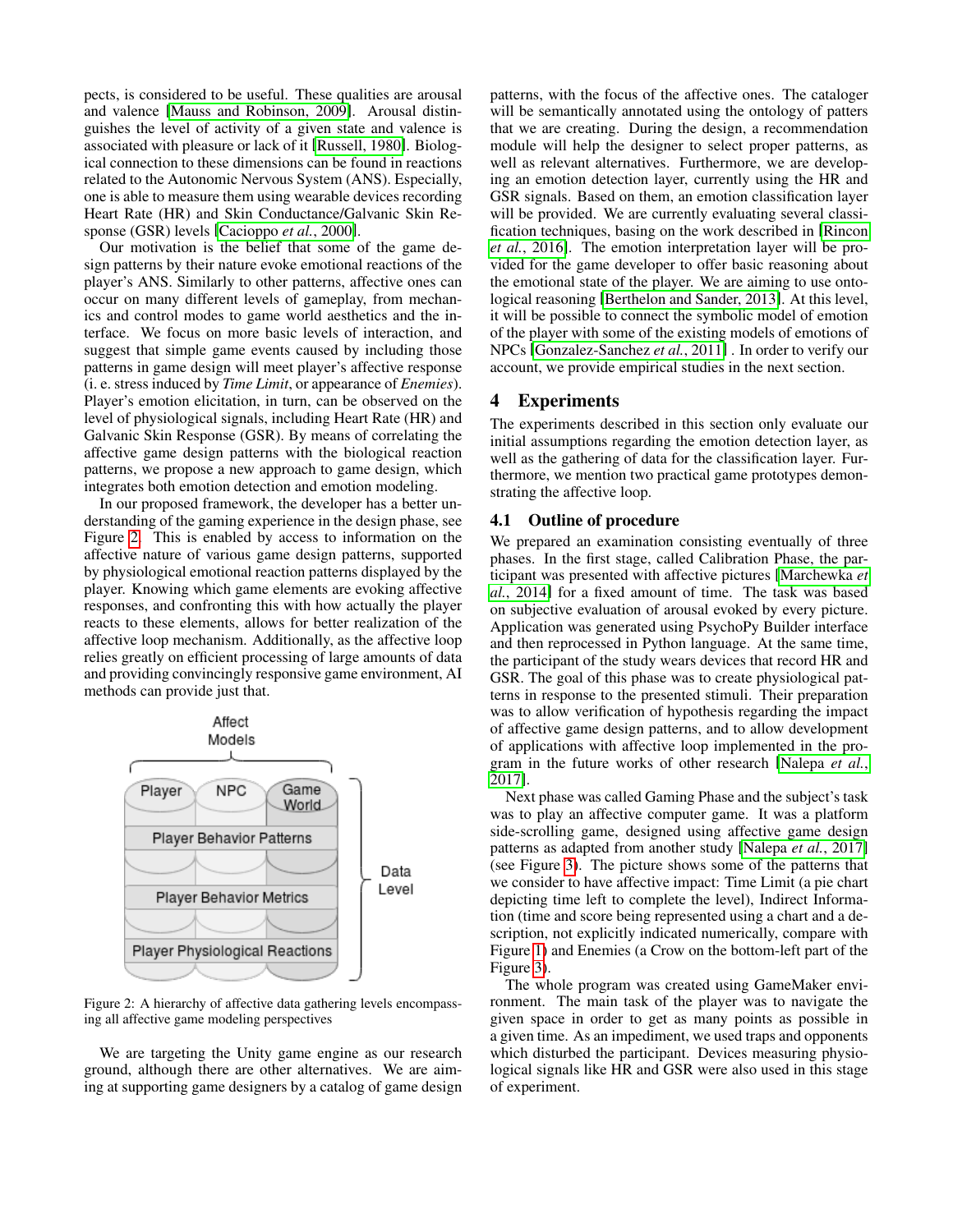In the last phase, the task of the subject was to watch presented neutral (in terms of valence) picture, which was chosen from NAPS database [\[Marchewka](#page-5-8) *et al.*, 2014]. After fixed time, the sound material was presented to the subject, a female cry with a strong affective impact. The reason for including this step was to acquire participant's readings of a strong reaction to an affective stimuli, to be used in further pattern development. The wearable devices were used once again.

<span id="page-3-1"></span>

Figure 3: A screenshot from the gameplay of "London Bridge", a game designed specifically for this research purposes.

#### 4.2 Used platforms

Physiological signals were measured using several devices. Two of them, BITalino and eHealth, are extendable platforms with boards and sensors coming extra. Others, namely Empatica E4 and Microsoft Band 2, are dedicated for more common usage. Along with sensors, a PC and a smartphone were used in our research.

Data from BITalino and eHealth was collected using standard Bluetooth and USB interfaces. The whole mechanism of acquisition was written in Python language. From the scientific point of view, the method of acquiring of physiological signals from wristbands is more interesting. We decided to prepare our own solution – BandReader – an Android application (for more information on this application see [\[Kutt](#page-5-10) *et [al.](#page-5-10)*, ]). It enables the user to collect data from several devices simultaneously.

#### 4.3 Experiments summary

During our scientific research we conducted series of experiments, which consisted of different elements. First examination was carried out on 6 people and only with the Calibration phase. This experiment made it possible to test the created application. Gaming Phase was added in another session of tests. This time, 9 people were examined. The results of this study have been published elsewhere, in [\[Nalepa](#page-5-9) *et al.*, 2017].

In November and January, we conducted two studies to determine whether the devices used by us are suitable for our purposes. We used Neurobit device as a reference for HR and GSR, and also Polar Pulse chest strap for HR. 21 subjects participated. As in the previous tests, we applied first two phases. Experiments in November and January helped us to determine which devices ought to be used in our future work.

Comparison of data from wearable devices and from neuromedical references helped us to determine devices that are highly promising in research. We managed to establish that eHealth correctly measures HR, and Empatica E4 can be useful to collect GSR signals. Unfortunately, Microsoft Band 2 proved to be unreliable as a data acquisition device for our needs. It turned out that data from BITalino is highly accurate both in terms of HR and GSR signals. As such, we decided to focus on BITalino. Furthermore, it is a well supported and low-cost platform.

The last session of experiments was conducted in late March 2018. The goal was to collect data that could be used to create models for emotion detection and classification, enabling the analysis of emotional states. As we opted for BITalino, in this session we used only this single measurement device. We adopted 3 phases of the experiment to acquire data, which contain as many information about emotional states as possible. We managed to examine roughly 100 people in this way. Currently we are still analyzing the data, to build the emotion classification layer.

As it was mentioned, in first experiments we used a prototype game developed with GameMaker. However, to address the industry standards, we are now experimenting with our own game prototypes in Unity. In particular, together with Kamil Osuch from AGH UST, in May 2018 we developed a simple Asteroids game in Unity coupled with BITalino sensors for implementing affective loop. This prototype could be presented during the conference in a form of a playable demo.

#### <span id="page-3-0"></span>5 Related Works

It is evident that the opportunity for AI to support affect models (including the gaming context) has already been recognized. This section provides an overview of selected other related research in this area.

The general AI uses in games in recent years tend to cover four main aspects: player experience models, procedural generation of the content, massive-scale player data mining and enhancing NPC capabilities [\[Yannakakis, 2012\]](#page-5-11). However, this does not seem to be reflected in the advances on affective realism in games, at least not apparently [\[Hudlicka, 2009\]](#page-4-10). Nevertheless, different researchers engaged in studies on the use of, for example, machine learning for example for emotion recognition [\[Becker](#page-4-11) *et al.*, 2005; [Sabourin](#page-5-12) *et al.*, 2011; Rani *et al.*[, 2006;](#page-5-13) [Shang, 2017\]](#page-5-14), emotion modeling for providing predictions [\[Conati and Zhou, 2002;](#page-4-12) [Zhou and Conati,](#page-5-15) [2003;](#page-5-15) [Camilleri](#page-4-13) *et al.*, 2017; [Shang, 2017\]](#page-5-14), for engaging Dynamic Difficulty Adjustment (DDA) [Rani *et al.*[, 2005;](#page-5-16) Liu *et al.*[, 2009\]](#page-5-17), or considering other aspects of game, such as camera control [\[Yannakakis](#page-5-18) *et al.*, 2010].

Meanwhile, other existing frameworks for affective game design do not seem to reach for AI methods at all. [\[Kołakowska](#page-4-14) *et al.*, 2013] and [\[Szwoch, 2016\]](#page-5-19) propose specific approach towards affective games design process. [\[Dor](#page-4-15)mann *et al.*[, 2013\]](#page-4-15), [\[Caminha, 2017\]](#page-4-16) and [\[Nalepa](#page-5-9) *et al.*, 2017] suggest using game design patterns and reappearing game mechanics for development of emotional layer of games. Nei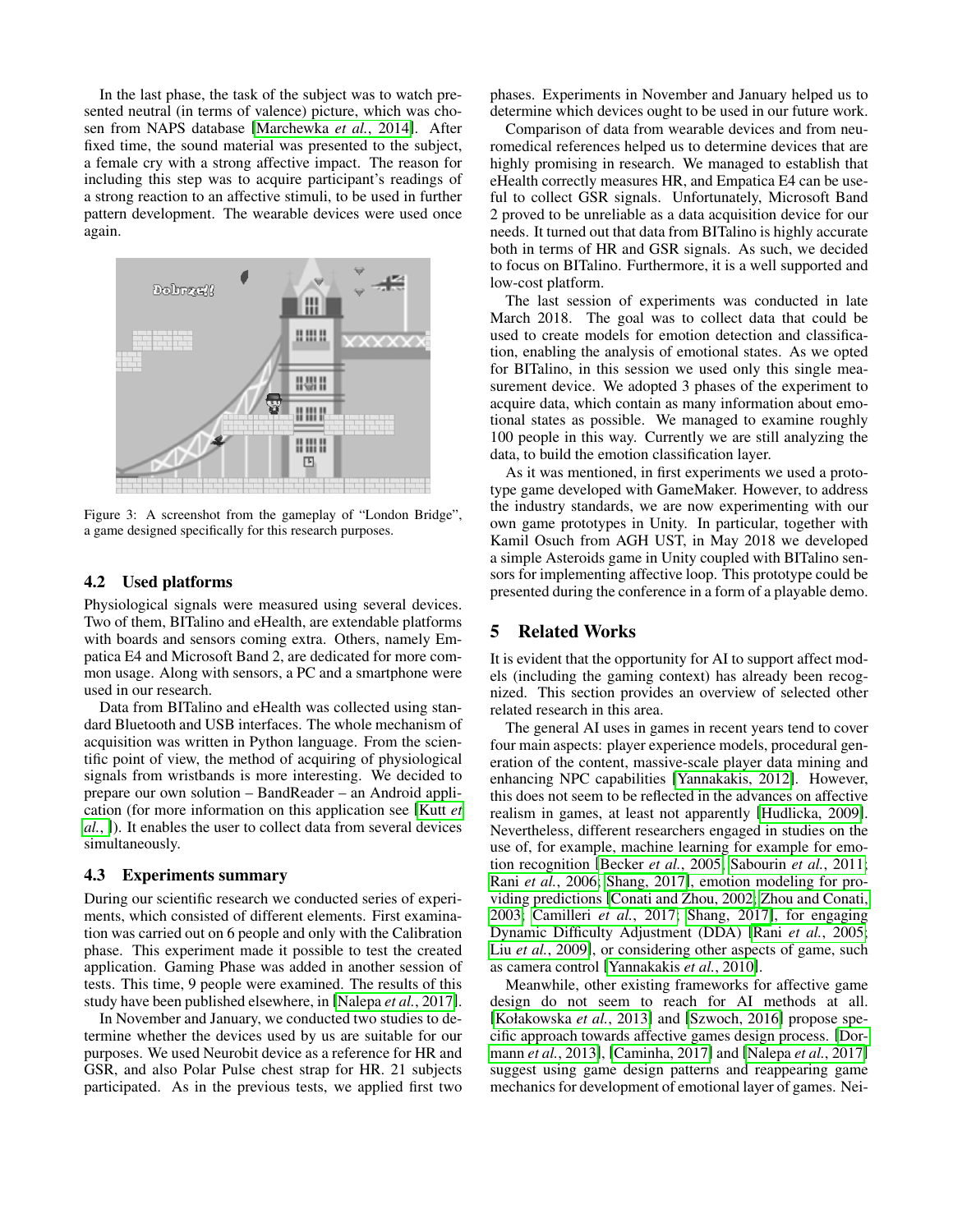ther of those accounts refers to facilitation using AI methods directly.

### <span id="page-4-1"></span>6 Conclusion and Future Plans

The key theme of this paper is to highlight an opportunity for AI to facilitate affective dimension of human-computer interaction. Emotion detection and emotion modeling, when supported by AI methods, can benefit from enhanced accuracy, realism and reliability. However, we believe that both of these aspects should be considered early in the design phase of the system. We choose video game design as our research ground, where the affective loop mechanism can be realized to the greatest extent. We propose a new approach to affective games design, along with a suggestion that it can be expanded to encompass all AI dependent types of software.

Our concept signifies the game design phase as the best moment for introducing the affective loop, thus providing a meeting point of affective data collection and affect models. Both stages of the loop are enhanced by AI techniques. Furthermore, the data collection is included in the loop by means of affective physiological reaction patterns of the player. It is an essential assumption that those emotional responses are in close relation to affective design patterns that underlie the game design.

The future directions of the described research include further and deeper analysis of data acquired during conducted experiments. Specifically, a search of correlations between affective design patterns and affective physiological reaction patterns is anticipated. While we also consider a shift towards another game environment (from GameMaker to Unity), we aim at introducing proper affective loop in the experimental game design as well.

Another issue that will be addressed is the hardware setup. While the quality of raw data acquired is now acceptable, there is still room for improvement regarding the unobtrusiveness requirement for the used devices. As Empatica wristband is quite acceptable in this matter, BITalino and eHealth electrodes have to be reconsidered in terms of, for example, packing them into some 3D printed wearable devices.

We are also working on the integration of BITalino readings with the Unity game engine. To this goal we are using the Unity API developed for BITalino. At the moment, we are exploring how the Unity developed game mechanics interact with real-life data from the player using our hardware setup.

## Acknowledgments

The paper is supported by the AGH University research grant.

## References

- <span id="page-4-11"></span>[Becker *et al.*, 2005] Christian Becker, Arturo Nakasone, Helmut Prendinger, Mitsuro Ishizuka, and Ipke Wachsmuth. Physiologically interactive gaming with the 3d agent max. 2005.
- <span id="page-4-8"></span>[Berthelon and Sander, 2013] F. Berthelon and P. Sander. Emotion ontology for context awareness. In *2013 IEEE 4th International Conference on Cognitive Infocommunications (CogInfoCom)*, pages 59–64, Dec 2013.
- <span id="page-4-5"></span>[Björk and Holopainen, 2005] Staffan Björk and Jussi Holopainen. *Patterns in Game Design*. Charles River Media, 2005.
- <span id="page-4-7"></span>[Cacioppo *et al.*, 2000] John T. Cacioppo, Gary G. Berntson, Jeff T. Larsen, Kirsten M. Poehlmann, and Tiffany A. Ito. The psychophysiology of emotion. In *Handbook of emotions*, pages 173–191. Guildford Press, 2000.
- <span id="page-4-13"></span>[Camilleri *et al.*, 2017] Elizabeth Camilleri, Georgios N Yannakakis, and Antonios Liapis. Towards general models of player affect. In *Affective Computing and Intelligent Interaction (ACII), 2017 International Conference on*, 2017.
- <span id="page-4-16"></span>[Caminha, 2017] David Capelo Chaves Caminha. Development of emotional game mechanics through the use of biometric sensors. 2017.
- <span id="page-4-12"></span>[Conati and Zhou, 2002] Cristina Conati and Xiaoming Zhou. Modeling students' emotions from cognitive appraisal in educational games. In *International Conference on Intelligent Tutoring Systems*, pages 944–954. Springer, 2002.
- <span id="page-4-4"></span>[Csikszentmihalyi, 1990] Mihaly Csikszentmihalyi. Flow: The psychology of optimal performance. *NY: Cambridge UniversityPress*, 40, 1990.
- <span id="page-4-15"></span>[Dormann *et al.*, 2013] Claire Dormann, Jennifer R Whitson, and Max Neuvians. Once more with feeling: Game design patterns for learning in the affective domain. *Games and Culture*, 8(4):215–237, 2013.
- <span id="page-4-6"></span>[Fontaine *et al.*, 2007] Johnny RJ Fontaine, Klaus R Scherer, Etienne B Roesch, and Phoebe C Ellsworth. The world of emotions is not two-dimensional. *Psychological science*, 18(12):1050–1057, 2007.
- <span id="page-4-0"></span>[Giżycka and Nalepa, 2018] Barbara Giżycka and Grzegorz J. Nalepa. Emotion in models meets emotion in design: building true affective games. submitted to IEEE GEM 2018, 2018.
- <span id="page-4-9"></span>[Gonzalez-Sanchez *et al.*, 2011] J. Gonzalez-Sanchez, M. E. Chavez-Echeagaray, R. Atkinson, and W. Burleson. Abe: An agent-based software architecture for a multimodal emotion recognition framework. In *2011 Ninth Working IEEE/IFIP Conference on Software Architecture*, pages 187–193, June 2011.
- <span id="page-4-2"></span>[Höök, 2008] Kristina Höök. Affective loop experiences– what are they? In *International Conference on Persuasive Technology*, pages 1–12. Springer, 2008.
- <span id="page-4-10"></span>[Hudlicka, 2009] Eva Hudlicka. Affective game engines: motivation and requirements. In *Proceedings of the 4th international conference on foundations of digital games*, pages 299–306. ACM, 2009.
- <span id="page-4-3"></span>[Hunicke *et al.*, 2004] Robin Hunicke, Marc LeBlanc, and Robert Zubek. Mda: A formal approach to game design and game research. In *Proceedings of the AAAI Workshop on Challenges in Game AI*, volume 4, pages 1–5. AAAI Press San Jose, CA, 2004.
- <span id="page-4-14"></span>[Kołakowska *et al.*, 2013] Agata Kołakowska, Agnieszka Landowska, Mariusz Szwoch, Wioleta Szwoch, and